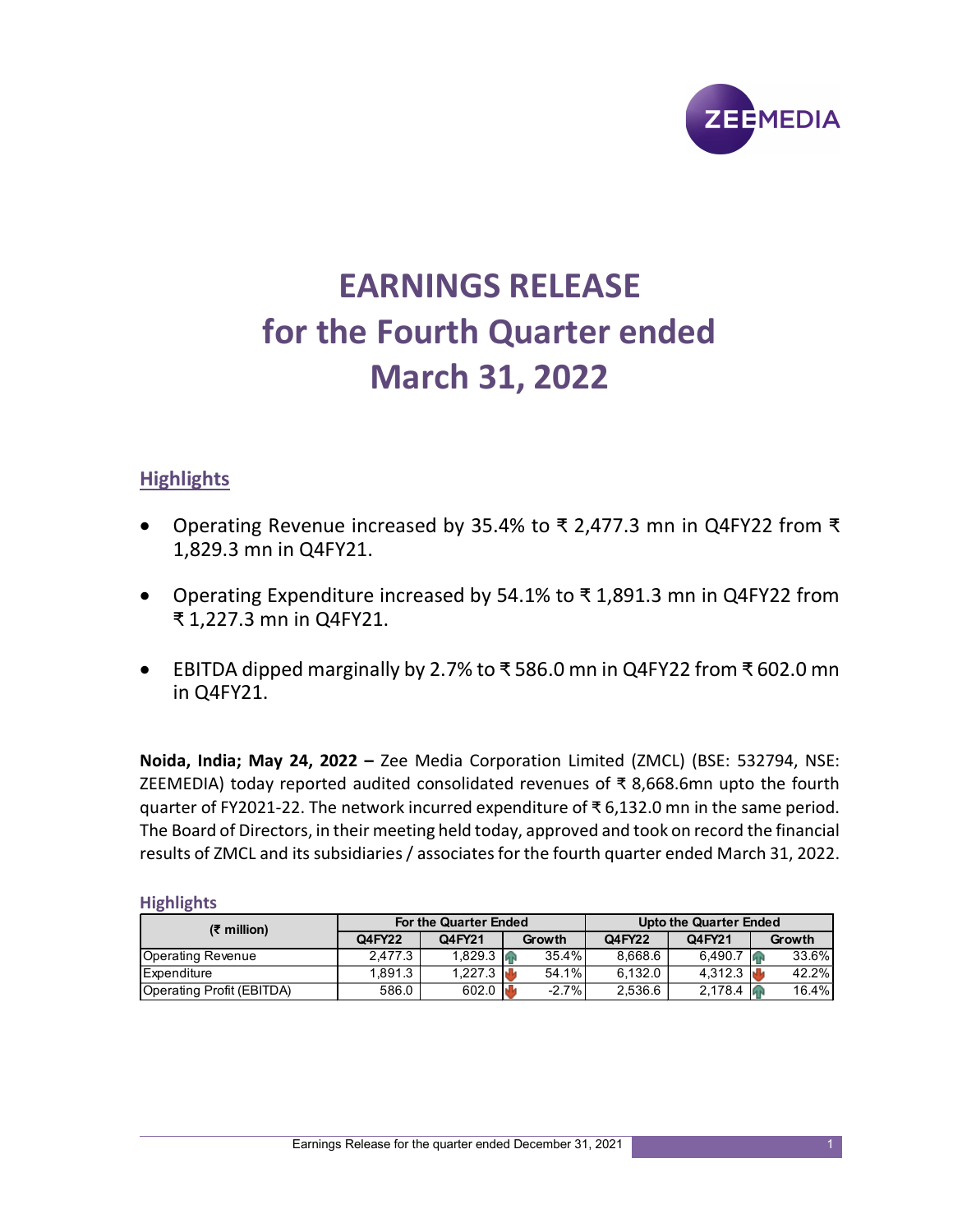

## Condensed Consolidated Statement of Operations

|                                                                                             |         |                       |           |            |                               | <b>ZEEMEDIA</b> |
|---------------------------------------------------------------------------------------------|---------|-----------------------|-----------|------------|-------------------------------|-----------------|
|                                                                                             |         |                       |           |            |                               |                 |
|                                                                                             |         |                       |           |            |                               |                 |
| <b>Condensed Consolidated Statement of Operations</b>                                       |         |                       |           |            |                               |                 |
|                                                                                             |         |                       |           |            |                               |                 |
| The tables below present the condensed consolidated statement of operations for Zee Media   |         |                       |           |            |                               |                 |
| Corporation Limited and its subsidiaries / associates for and upto the fourth quarter ended |         |                       |           |            |                               |                 |
|                                                                                             |         |                       |           |            |                               |                 |
| March 31, 2022.                                                                             |         |                       |           |            |                               |                 |
|                                                                                             |         |                       |           |            |                               |                 |
|                                                                                             |         |                       |           |            |                               |                 |
|                                                                                             |         | For the Quarter Ended |           |            | <b>Upto the Quarter Ended</b> |                 |
| (₹ million)                                                                                 | Q4FY22  | Q4FY21                | Growth    | Q4FY22     | Q4FY21                        | Growth          |
| <b>Operating Revenue</b>                                                                    | 2,477.3 | 1,829.3               | 35.4%     | 8,668.6    | 6,490.7                       | 33.6%           |
|                                                                                             |         | 1,227.3               | 54.1%     | 6,132.0    |                               | 42.2%           |
| <b>Expenditure</b>                                                                          | 1,891.3 |                       |           |            | 4,312.3                       |                 |
| <b>Operating Profit (EBITDA)</b>                                                            | 586.0   | 602.0                 | $-2.7%$   | 2,536.6    | 2,178.4                       | 16.4%           |
| Add: Other Income                                                                           | 19.1    | 21.9                  | $-12.9%$  | 56.6       | 52.1                          | 8.6%            |
| Less : Depreciation                                                                         | 212.2   | 203.7                 | 4.2%      | 848.6      | 807.7                         | 5.1%            |
| Less : Finance cost                                                                         | 95.9    | 95.9                  | 0.0%      | 378.1      | 243.2                         | 55.5%           |
| Add: Share of Profit / (Loss) of                                                            | 0.8     | 1.6                   | $-46.2%$  | 25.9       | 2.4                           | 986.9%          |
| Associates                                                                                  |         |                       |           |            |                               |                 |
| <b>Profit Before Tax</b>                                                                    | 297.8   | 325.9                 | $-8.6%$   | 1,392.4    | 1,182.0                       | 17.8%           |
| Add: Exceptional items                                                                      | (692.1) | (111.7)               | 519.4%    | (2, 119.5) | (111.7)                       | 1797.1%         |
| Profit Before Tax (PBT) after                                                               | (394.3) | 214.1                 | $-284.1%$ | (727.1)    | 1,070.3                       | $-167.9%$       |
| exceptional items                                                                           |         |                       |           |            |                               |                 |
| Less: Tax Expense                                                                           | 120.2   | 109.2                 | 10.1%     | 450.1      | 312.9                         | 43.9%           |
| Profit After Tax (PAT) from                                                                 | (514.5) | 105.0                 | $-590.0%$ | (1, 177.2) | 757.4                         | $-255.4%$       |
| <b>Continuing operations</b>                                                                |         |                       |           |            |                               |                 |
| Other Comprehensive Income                                                                  | 9.6     | 13.7                  | $-30.4%$  | 4.7        | 16.2                          | $-71.1%$        |
|                                                                                             |         |                       |           |            |                               |                 |
|                                                                                             |         |                       |           |            |                               |                 |
| <b>Revenue Streams:</b>                                                                     |         |                       |           |            |                               |                 |
| $(5)$ million)                                                                              |         | For the Quarter Ended |           |            | <b>Upto the Quarter Ended</b> |                 |
|                                                                                             | Q4FY22  | Q4FY21                | Growth    | Q4FY22     | Q4FY21                        | Growth          |
| <b>Advertising Revenue</b>                                                                  | 2,370.9 | 1,701.3               | 39.4%     | 8,226.6    | 6,030.8                       | 36.4%           |
| <b>Subscription Revenue</b>                                                                 | 92.0    | 115.0                 | $-20.0%$  | 384.9      | 398.4                         | $-3.4%$         |
| Other sales and services                                                                    | 14.4    | 13.0                  | 11.3%     | 57.1       | 61.5                          | $-7.0\%$        |
| <b>Total Revenue from Operations</b>                                                        | 2,477.3 | 1,829.3               | 35.4%     | 8,668.6    | 6,490.7                       | 33.6%           |
|                                                                                             |         |                       |           |            |                               |                 |
|                                                                                             |         |                       |           |            |                               |                 |
|                                                                                             |         |                       |           |            |                               |                 |
| <b>Operating Expenditure:</b>                                                               |         | For the Quarter Ended |           |            | <b>Upto the Quarter Ended</b> |                 |
|                                                                                             |         |                       |           | Q4FY22     | Q4FY21                        | Growth          |
| $(5)$ million)                                                                              | Q4FY22  | Q4FY21                | Growth    |            |                               |                 |
| <b>Operating Costs</b>                                                                      | 429.0   | 261.3                 | 64.2%     | 1,294.2    | 866.3                         | 49.4%           |
| <b>Employee Benefits Expenses</b>                                                           | 652.0   | 426.5                 | 52.9%     | 2,199.9    | 1,673.4                       | 31.5%           |
| Marketing, Distribution and                                                                 | 133.5   | 170.7                 | $-21.8%$  | 826.6      | 611.8                         | 35.1%           |
| <b>Business Promotion Expenses</b>                                                          |         |                       |           |            |                               |                 |
| Other Expenses                                                                              | 676.8   | 368.8                 | 83.5%     | 1,811.3    | 1,160.8                       | 56.0%           |

#### Revenue Streams:

| $(5$ million)                        |         | <b>For the Quarter Ended</b> |           |         | <b>Upto the Quarter Ended</b> |          |
|--------------------------------------|---------|------------------------------|-----------|---------|-------------------------------|----------|
|                                      | Q4FY22  | Q4FY21                       | Growth    | Q4FY22  | Q4FY21                        | Growth   |
| Advertising Revenue                  | 2.370.9 | 1.701.3                      | 39.4%     | 8.226.6 | 6.030.8                       | 36.4%    |
| <b>Subscription Revenue</b>          | 92.0    | 115.0                        | $-20.0\%$ | 384.9   | 398.4                         | $-3.4%$  |
| Other sales and services             | 14.4    | 13.0                         | 11.3%     | 57.1    | 61.5                          | $-7.0\%$ |
| <b>Total Revenue from Operations</b> | 2.477.3 | 1.829.3                      | 35.4%     | 8.668.6 | 6.490.7                       | 33.6%    |

## Operating Expenditure:

|                                                                                                                          | 297.8           | 325.9                 | -8.6%          | 1,392.4          | 1,182.0                       | 17.8%            |
|--------------------------------------------------------------------------------------------------------------------------|-----------------|-----------------------|----------------|------------------|-------------------------------|------------------|
| Add: Exceptional items                                                                                                   | (692.1)         | (111.7)               | 519.4%         | (2, 119.5)       | (111.7)                       | 1797.1%          |
| Profit Before Tax (PBT) after                                                                                            | (394.3)         | 214.1                 | $-284.1%$      | (727.1)          | 1,070.3                       | $-167.9%$        |
| exceptional items                                                                                                        |                 |                       |                |                  |                               |                  |
| Less: Tax Expense                                                                                                        | 120.2           | 109.2                 | 10.1%          | 450.1            | 312.9                         | 43.9%            |
| <b>Profit After Tax (PAT) from</b>                                                                                       | (514.5)         | 105.0                 | $-590.0%$      | (1, 177.2)       | 757.4                         | $-255.4%$        |
| <b>Continuing operations</b>                                                                                             |                 |                       |                |                  |                               |                  |
| Other Comprehensive Income                                                                                               | 9.6             | 13.7                  | $-30.4%$       | 4.7              | 16.2                          | $-71.1%$         |
| <b>Revenue Streams:</b>                                                                                                  |                 | For the Quarter Ended |                |                  | <b>Upto the Quarter Ended</b> |                  |
| $(5$ million)                                                                                                            | Q4FY22          | Q4FY21                | Growth         | Q4FY22           | Q4FY21                        | Growth           |
|                                                                                                                          | 2,370.9         | 1,701.3               | 39.4%          | 8,226.6          | 6,030.8                       | 36.4%            |
|                                                                                                                          |                 |                       |                | 384.9            | 398.4                         | $-3.4%$          |
| Advertising Revenue                                                                                                      |                 |                       |                |                  |                               |                  |
| <b>Subscription Revenue</b>                                                                                              | 92.0            | 115.0                 | $-20.0%$       |                  |                               |                  |
| Other sales and services<br><b>Total Revenue from Operations</b>                                                         | 14.4<br>2,477.3 | 13.0<br>1,829.3       | 11.3%<br>35.4% | 57.1<br>8,668.6  | 61.5<br>6,490.7               | $-7.0%$<br>33.6% |
| <b>Operating Expenditure:</b>                                                                                            |                 |                       |                |                  |                               |                  |
| $(5)$ million)                                                                                                           |                 | For the Quarter Ended |                |                  | <b>Upto the Quarter Ended</b> |                  |
|                                                                                                                          | Q4FY22          | Q4FY21                | Growth         | Q4FY22           | Q4FY21                        | Growth           |
| <b>Operating Costs</b>                                                                                                   | 429.0           | 261.3                 | 64.2%<br>52.9% | 1,294.2          | 866.3                         | 49.4%            |
|                                                                                                                          | 652.0           | 426.5<br>170.7        | $-21.8%$       | 2,199.9<br>826.6 | 1,673.4<br>611.8              | 31.5%<br>35.1%   |
|                                                                                                                          | 133.5           |                       |                |                  |                               |                  |
| <b>Employee Benefits Expenses</b><br>Marketing, Distribution and<br><b>Business Promotion Expenses</b><br>Other Expenses | 676.8           | 368.8                 | 83.5%          | 1,811.3          | 1,160.8                       | 56.0%            |

## Business Highlights

- The 14 TV news channels of ZMCL comprising 1 Global, 4 National and 9 regional language channels, together with 4 digital channels and 17 digital properties, continued to be one of the largest news networks in the country.
- E Zee News, the network's flagship news channel, continued to engage the audience with pertinent and ground-breaking content and enjoyed the 5th ranking with 16.6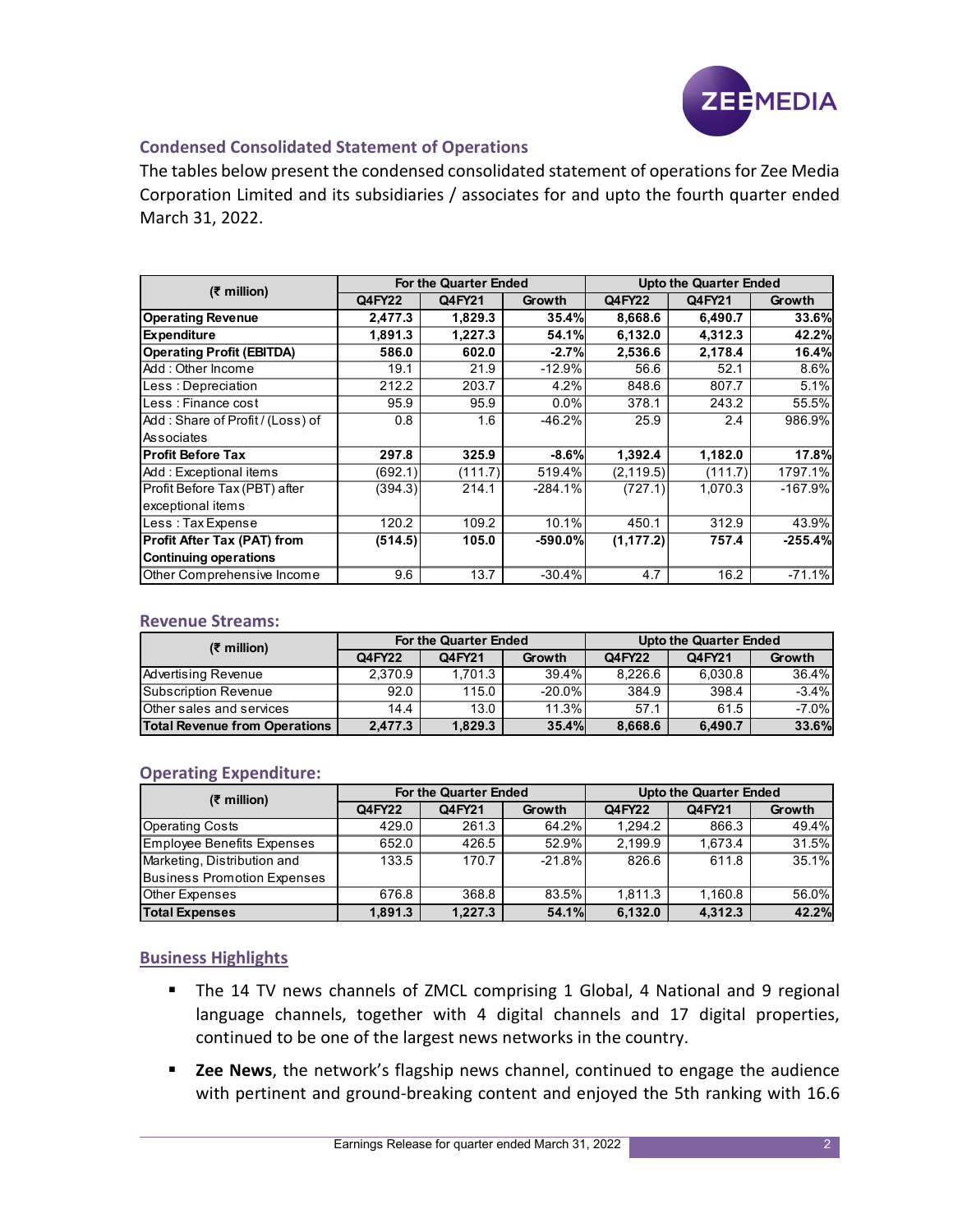

minutes stickiness by viewers across the Hindi News genre. (Source: BARC, All 15+, HSM, 0600-2400 hrs, Wk 13'22 Average weekly ATSV) (4 week rolling avg - 05th Mar-01st Apr'22). Zee News is India's most trusted Hindi News channel and crossed 1,000 million video views in March'22.

- **WION, India's first Global News channel, continues to carve out a niche for itself and** attained 2<sup>nd</sup> ranking with 13 minutes viewer stickiness. (Source: BARC, All 22+ Male AB, India Urban, 0600-2400 hrs, Wk 13'22 Average weekly ATSV). WION is worldwide No. 1 English News Channel in terms of video views on YouTube. The channel has brought the most impactful conclave on climate change – "Climate Calling: The Last Chance to Answer Climate Emergency" where our aim was to focus on implementable solutions.
- **Zee Business** enjoyed the  $1<sup>st</sup>$  ranking and reached over 2.0 million viewers. (Source: BARC, All 22+, Male ABC, HSM, 0600-2400 hrs, Wk 13'22 Average weekly cumulative reach). The channel bagged Best Business Channel Award, Most Credible Journalist Award, and Best Commodity Editor Award at the prestigious India Bullion and Jewelers Awards (IBJA).
- **24 Taas** enjoyed the  $2^{nd}$  ranking with a stickiness of 19.9 minutes. (Source: BARC, All 15+, 0600-2400 hrs, Wk 13'22 Average weekly ATSV). The channel has organized "Vikas Maharashtra" – a series of events where Industry experts and stakeholders of the respective district gathered on one platform to discuss various aspects of growth and development.
- **E** Zee Hindustan, our National Hindi News channel, with its continued focus on innovative news programming, reached over 52.5 million viewers through. (Source: BARC, All 15+, HSM, 0600-2400 hrs, Wk 13'22 Average weekly cumulative reach). The channel launched a sting operation in the month of March under the name "Operation Lipstick".
- **EXEM** 24 Kalak, our offering for Gujarati population, reached over 9.5 million viewers. (Source: BARC, All 15+, Guj/D&D/DNH, 0600-2400 hrs, Wk 13'22 Average weekly cumulative reach). The channel organized "Emerging Gujarat" event to felicitate regional entrepreneurs, and "Mahasanman 2022" - a ground event to felicitate Entrepreneurs & Businessmen.
- **E** Zee 24 Ghanta, Bengali news offering, reached more than 13.1 million viewers. (Source: BARC, All 15+, West Bengal, HSM, 0600-2400 hrs, Wk 13'22 Average weekly cumulative reach). The channel organized "UDAAN - Dare to Dream" event to listen to inspirational leaders & entrepreneurs and "Ananya Samman" – to honour eminent personalities with the lifetime achievement.
- **EXECT** 2 **EXECT** 2 **CONSTERNAL CHANNET ASSESS** 2.5 **CONSTERNAL FOR EXECT** 1.5 **C** EXECTS 2.5 **C** EXECTS ranking with 15 minutes viewer stickiness. (Source: BARC, All 15+, Rajasthan, 0600-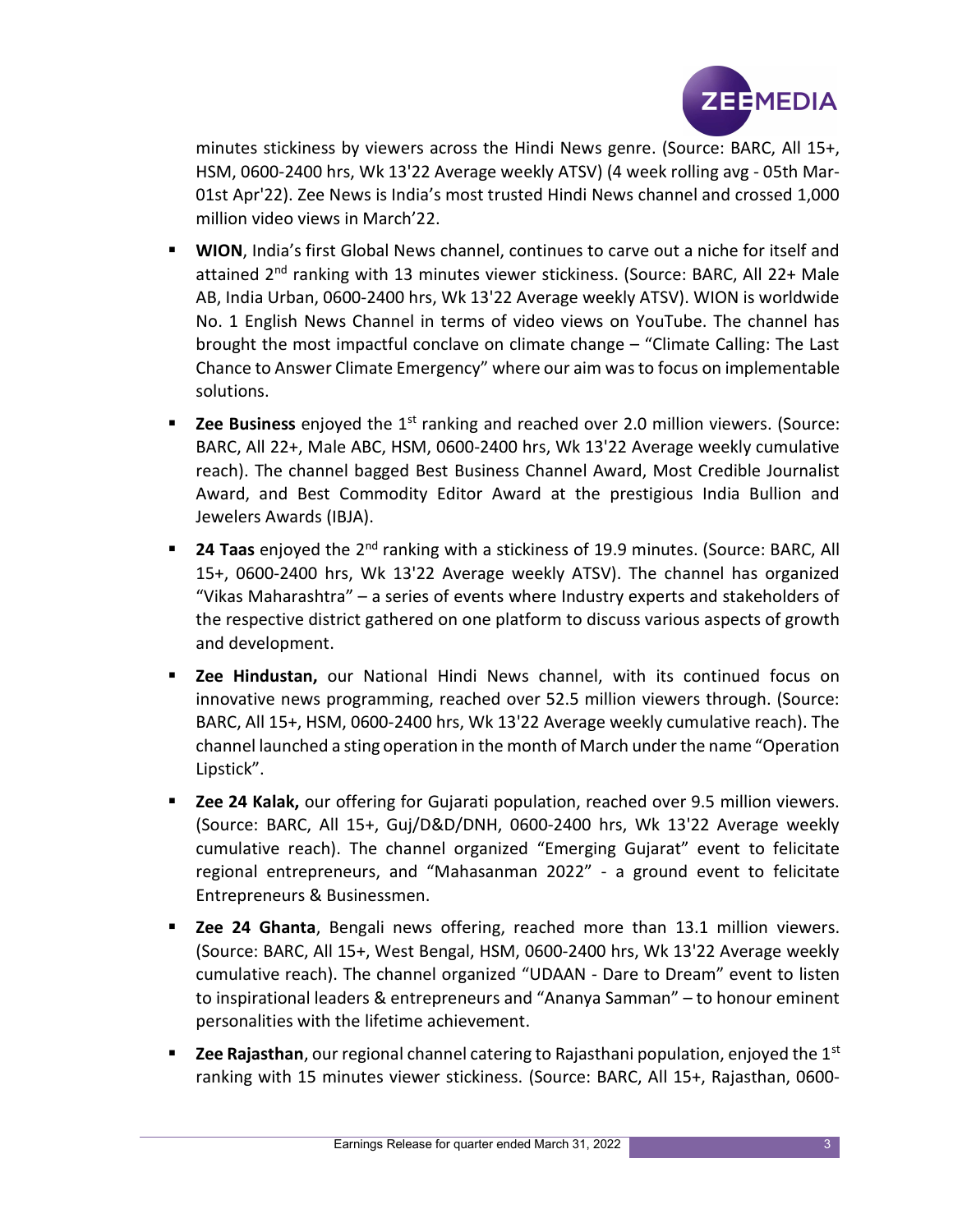

2400 hrs, Wk 13'22 Average weekly ATSV). The channel organized "Emerging Rajasthan" event in 5 districts of Rajasthan.

- **Exect Bihar Jharkhand,** our regional channel targeting the states of Bihar and Jharkhand, maintained its top position in the market with 61.6% market share, 10.4 minutes ATSV and reached more than 5.2 million viewers. (Source: BARC, All 15+, Bihar/Jharkhand, 0600-2400 hrs, Wk 13'22). The channel organized "Emerging Jharkhand" Grand Finale from Goa, and "Udaan - Dare to Dream" from Patna.
- **E** Zee Odisha won 5 awards "Suprabhat Odisha" "Odisha Today", "Bada Bitarka, Bishesh", "Real Hero". The channel organized "Udaan - Dare To Dream" and "RISE Conclave: Start Up To Unicorn".
- **EXECT 2.5 THE VERGIVE 2016** The UPUK achiever stickiness and reached 6.1 million viewers. (Source: BARC, All 15+, UP/UK, 0600-2400 hrs, Wk 13'22 Average weekly cumulative reach). The channel won 6 awards in national and regional categories at the prestigious ENBA 2021 - "News Editor of the Year", "News Editor of the year", "Best Prime Time Show", "Best News Coverage", "Best Coverage in Auto Sector", "Special Award for the Safety of Journalist".
- **EXECT** 2 **EXECT** through its relevant and engaging content, continued to top the genre with 74.7% market share, 19.1 minutes viewer stickiness and 6.67 million coverage. (Source: BARC, All 15+, UP/UK, 0600-2400 hrs, Wk 13'22 Average weekly cumulative reach. The channel conducted various events like "Udaan – Dare to Dream" - to shine light on emerging businesses and "Health Conclave" - to felicitate the doctors & institutions. Zee MPCG won 5 awards in the recently concluded ENBA Awards – 2021.
- **E** Zee PHH, addressing audiences across Himachal Pradesh and Haryana besides Punjab, enjoyed the 1<sup>st</sup> ranking with 34.1% market share and reached more than 10.96 million viewers. (Source: BARC, All 15+, PHCHPJ&K, 0600-2400 hrs, Wk 13'22 Average weekly cumulative reach). The channel organised "Health Conclave" to facilitate doctors & institutions, and a "Sports First Conclave" in Chandigarh to celebrate the participation and victory of Punjab Players in Tokyo Olympics 2020.
- **EXECT** 2 **Zee Salaam,** our offering for Urdu audience, is at top position with 78.2% market share and 13.3 minutes ATSV. (Source: BARC, All 15+, India, 0600-2400 hrs, Wk 13'22 Average weekly ATSV). The channel organised "Jewels of India (Telangana Chapter)" conclave and award show which and felicitated personalities who are icons of industry and inspiration for society.
- E Zee Odisha has been renamed and relaunched as Zee Delhi NCR Haryana, to deliver upmarket and premium news content with fast-paced updates of happenings around the National Capital Region. The erstwhile Zee Odisha linear channel has been converted into a Digital channel.